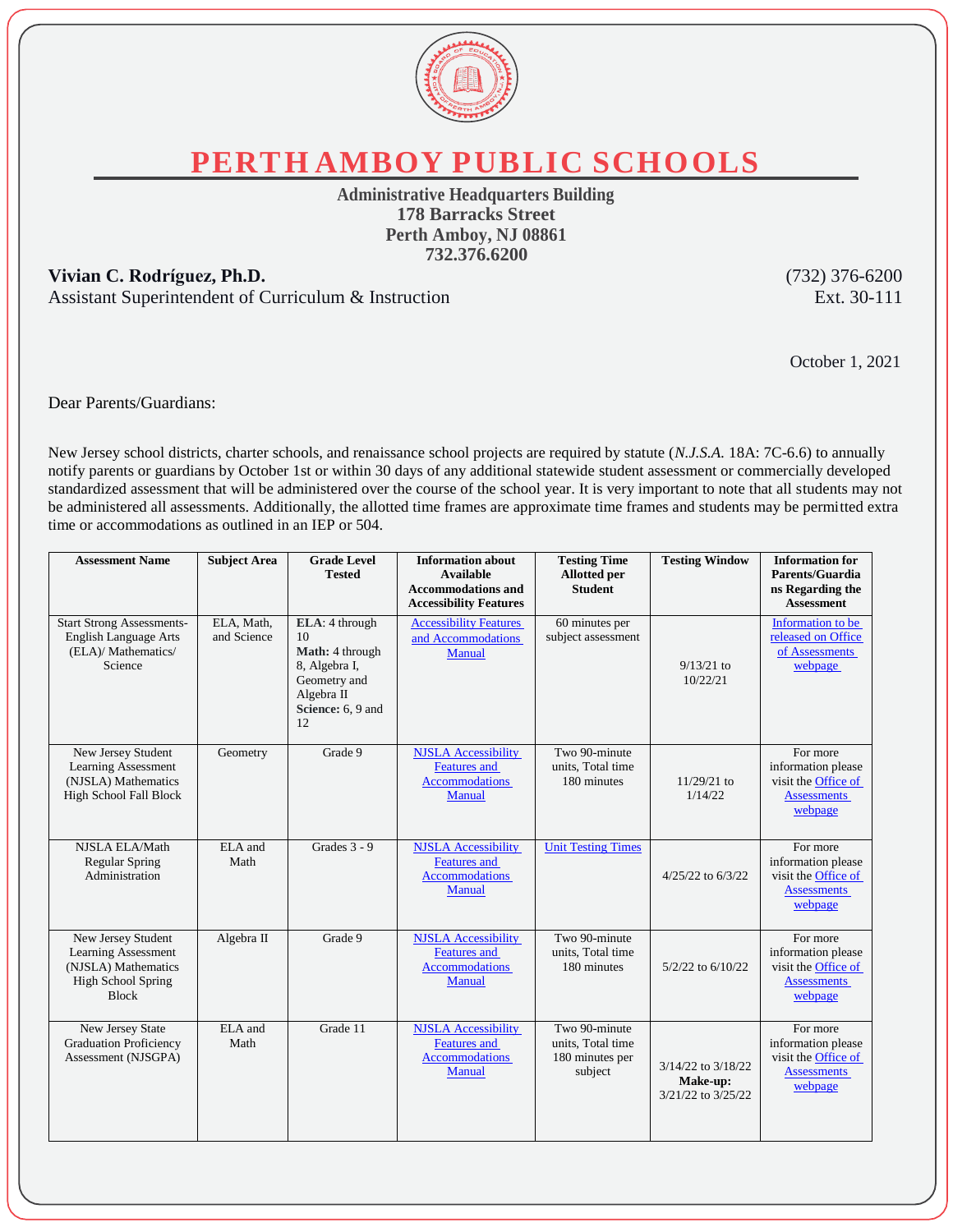

| <b>Assessment Name</b>                                                                    | <b>Subject Area</b>                            | <b>Grade Level</b><br><b>Tested</b>                                             | <b>Information about</b><br><b>Available</b><br><b>Accommodations and</b><br><b>Accessibility Features</b> | <b>Testing Time</b><br><b>Allotted</b> per<br><b>Student</b>                                                                                     | <b>Testing Window</b>                                                                          | <b>Information for</b><br>Parents/Guardia<br>ns Regarding the<br><b>Assessment</b>            |
|-------------------------------------------------------------------------------------------|------------------------------------------------|---------------------------------------------------------------------------------|------------------------------------------------------------------------------------------------------------|--------------------------------------------------------------------------------------------------------------------------------------------------|------------------------------------------------------------------------------------------------|-----------------------------------------------------------------------------------------------|
| NJSLA ELA/Math High<br>School Summer                                                      | ELA and<br>Math                                | Grade 9                                                                         | <b>NJSLA</b> Accessibility<br><b>Features</b> and<br><b>Accommodations</b><br><b>Manual</b>                | Two 90-minute<br>units, Total time<br>180 minutes per<br>subject                                                                                 | 7/25/22 to 8/5/22                                                                              | For more<br>information please<br>visit the Office of<br><b>Assessments</b><br>webpage        |
| <b>NJSLA</b> Science<br>Administration                                                    | Science                                        | Grades 5, 8 and<br>11                                                           | <b>NJSLA Accessibility</b><br><b>Features</b> and<br><b>Accommodations</b><br>Manual                       | For grades 5 and 8:<br>Four 45-minute<br>units for a total of<br>three hours.<br>Grade 11: Four 60-<br>minute units for a<br>total of four hours | 4/25/22 to 6/3/22                                                                              | For more<br>information please<br>visit the Office of<br><b>Assessments</b><br>webpage        |
| <b>Dynamic Learning Maps</b><br>(DLM) Year End (YE)<br>Model                              | ELA, Math,<br>and Science                      | Grades 3 through<br>8 and 11                                                    | <b>DLM</b> Accessibility<br><b>Manual</b>                                                                  |                                                                                                                                                  | 4/1/22 to 5/27/22                                                                              | For more<br>information please<br>visit the Office of<br><b>Assessments</b><br>webpage        |
| National Assessment of<br><b>Educational Progress</b><br>(NAEP)                           | Reading<br>Math<br>Civics<br><b>US History</b> | Math and Reading<br>at grades 4 and 8<br>U.S. History and<br>Civics at grade 8. | <b>NAEP</b><br><b>Accommodations</b>                                                                       | Three 60-minute<br>blocks. Total<br>testing time 180<br>minutes per student                                                                      | 1/31/22 to 3/4/22                                                                              | For more<br>information please<br>visit the Office of<br><b>Assessments</b><br>webpage        |
| <b>ACCESS</b> and Alternate<br><b>ACCESS</b> for ELLs                                     | English<br>language<br>proficiency<br>test     | $K-12$                                                                          | <b>WIDA</b> Accessibility<br><b>Accommodations</b>                                                         | No time limit                                                                                                                                    | $2/14/22$ to<br>4/8/22                                                                         | <b>Parent Handout</b><br>Provided in<br>different<br>languages.                               |
| Dynamic Learning Maps<br>(DLM) Instructionally<br>Embedded (IE)<br>Assessments (optional) | ELA, Math,<br>and Science                      | Grades 3 through<br>8 and 11                                                    | <b>DLM</b> Accessibility<br>Manual                                                                         | 10–15 minutes per<br>testlet                                                                                                                     | $9/13/21$ to<br>12/17/21                                                                       | For more<br>information please<br>visit the <b>Office</b> of<br><b>Assessments</b><br>webpage |
| SAT/PSAT                                                                                  | ELA & Math                                     | Grades 9-12                                                                     | <b>Accommodations</b> on<br><b>College Board Exams</b>                                                     | 180 minutes                                                                                                                                      | Fall: 10/16/21 to<br>10/28/21<br>Spring: 3/1/21 to<br>4/30/21                                  | For more<br>information please<br>visit College<br><b>Board</b>                               |
| <b>STAR Assessment</b>                                                                    | ELA & Math                                     | Grades K-12                                                                     | <b>Accommodations for</b><br><b>STAR</b>                                                                   | 15-20 minutes                                                                                                                                    | Fall: 9/27/21 to<br>10/8/21<br>Winter: $1/10/21$ to<br>2/4/21<br>Spring: 4/04/21 to<br>4/14/21 | For more<br>information please<br>visit Renaissance                                           |

Should you have any questions regarding the State Assessments, please contact the Office of Curriculum and Instruction at [MARIGOUGEON@paps.net.](mailto:MARIGOUGEON@paps.net)

Sincerely,

## Dr. Vivian Rodríguez

Vivian Rodríguez, Ph.D. Assistant Superintendent of Curriculum and Instruction

VCR/mg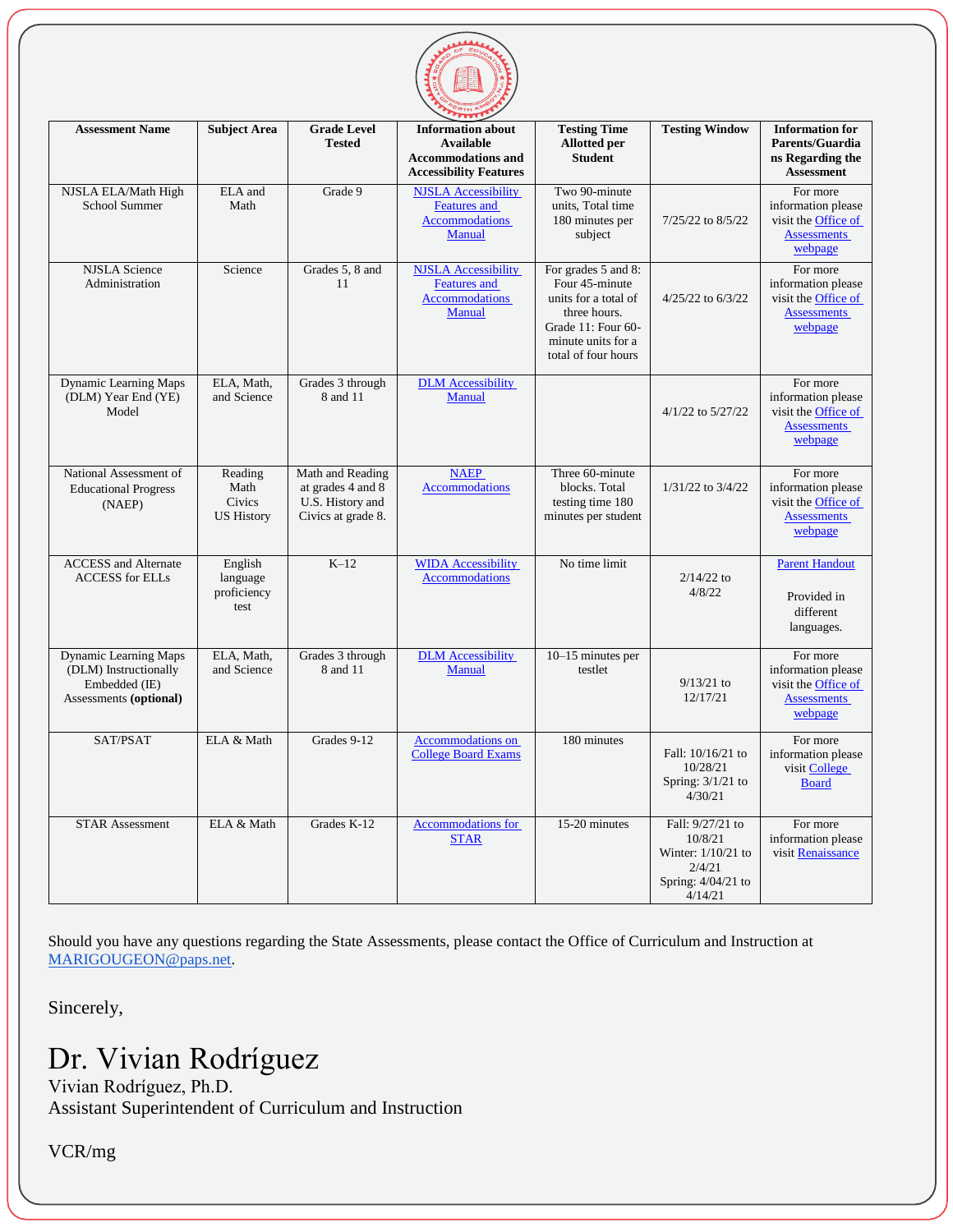

**PERTH AMBOY PUBLIC SCHOOLS**

**Administrative Headquarters Building 178 Barracks Street Perth Amboy, NJ 08861 732.376.6200**

**Vivian C. Rodríguez, Ph.D.** (732) 376-6200 Assistant Superintendent of Curriculum & Instruction Ext. 30-111

1 de octubre de 2021

Estimados padres / tutores:

Los distritos escolares de Nueva Jersey, las escuelas autónomas y los proyectos de escuelas renacentistas están obligados por ley (*NJSA*  18A: 7C-6.6) a notificar anualmente a los padres o tutores antes del 1 de octubre o dentro de los 30 días posteriores a la cualquier evaluación adicional del estudiante en todo el estado o evaluación estandarizada desarrollada comercialmente que se administrará durante el transcurso del año escolar. Es muy importante tener en cuenta que es posible que no se administren todas las evaluaciones a todos los estudiantes. Además, los plazos asignados son los plazos aproximados y los estudiantes se les puede permitir tiempo extra o alojamiento como se indica en un IEP o 504.

| Nombre evaluación                                                                                                                     | de su área                        | Nivel de<br><b>GradoProbado</b>                                                                      | <b>Informaciónsobre</b><br>alojamientos<br>disponibles y las<br>funciones de<br>accesibilidad | Prueba Tiempo<br>asignado<br>pordeEstudiantil                                | la ventana Evaluación                                         | Información para<br>Los padres / tutores<br>con respecto a la<br>evaluación                               |
|---------------------------------------------------------------------------------------------------------------------------------------|-----------------------------------|------------------------------------------------------------------------------------------------------|-----------------------------------------------------------------------------------------------|------------------------------------------------------------------------------|---------------------------------------------------------------|-----------------------------------------------------------------------------------------------------------|
| comienzan<br>evaluaciones sólidas:<br>artes del lenguaje<br>inglés (ELA) $\land$<br>matemáticas /<br>ciencias                         | ELA,<br>Matemáticas<br>y ciencias | ELA: 4a10<br>Matemáticas:4 a<br>8, álgebra I,<br>geometría y<br>álgebra II<br>Ciencias: 6, 9 y<br>12 | Manual de adaptaciones y<br>características de<br>accesibilidad                               | 60 minutos por<br>evaluación de<br>asignatura del                            | 13/9/21 al 22/10/21                                           | Información que se<br>publicará en la página<br>web de la Oficina de<br><b>Evaluaciones</b><br>Evaluación |
| del aprendizaje del<br>estudiante de Nueva<br>Jersey (NJSLA)<br>Matemáticas High<br><b>Escuela Fall Block</b>                         | Geometría                         | Grado 9                                                                                              | <b>NJSLA</b> Accesibilidad y<br><b>Manual de Adaptaciones</b>                                 | Dos unidades de<br>90 minutos,<br>tiempo total 180<br>minutos por<br>materia | 29/11/21 a 1/14 / 22                                          | Para obtener más<br>información, visite la<br>Oficina de<br>Evaluaciones página<br>web                    |
| NJSLA ELA /<br>Matemáticas regular<br>primavera<br>Administración                                                                     | ELA <sub>y</sub><br>Matemáticas   | Grados 3-9                                                                                           | CaracterísticasNJSLA<br>Accesibilidad y<br><b>Alojamiento Manual de</b>                       | pruebas unitarias<br><b>Tiempos</b>                                          | $04/25/22$ a $06/03/22$                                       | Para más<br>información, por<br>favor Visite lala<br>página web deOficina<br>de Evaluaciones              |
| Evaluación de<br>Aprendizaje de<br>Estudiantes de Nueva<br>Jersey (NJSLA)<br>Matemáticas Escuela<br>Secundaria Bloque de<br>Primayera | Álgebra II                        | Grado 9                                                                                              | <b>NJSLA</b> Funciones de<br><b>Accesibilidad y Manual</b><br>de Adaptaciones                 | Dos unidades de<br>90 minutos,<br>tiempo total 180<br>minutos por<br>materia | $5/2/22$ a $6/10/22$                                          | Para obtener más<br>información, visite<br>lala página web<br>deOficina de<br><b>Evaluaciones</b>         |
| Evaluación de<br>Competencia de<br>Graduación del Estado<br>de Nueva Jersey<br>(NJSGPA)                                               | ELA <sub>y</sub><br>Matemáticas   | Grado 11                                                                                             | NJSLA Características de<br>accesibilidad y manual de<br>adaptaciones                         | Dos unidades de<br>90 minutos,<br>tiempo total 180<br>minutos por<br>materia | 14/03/22 al 18/03/22<br>: Recuperación21/03/22<br>al 25/03/22 | Para obtener más<br>información, visite<br>lala página web<br>deOficina de<br><b>Evaluaciones</b> de      |